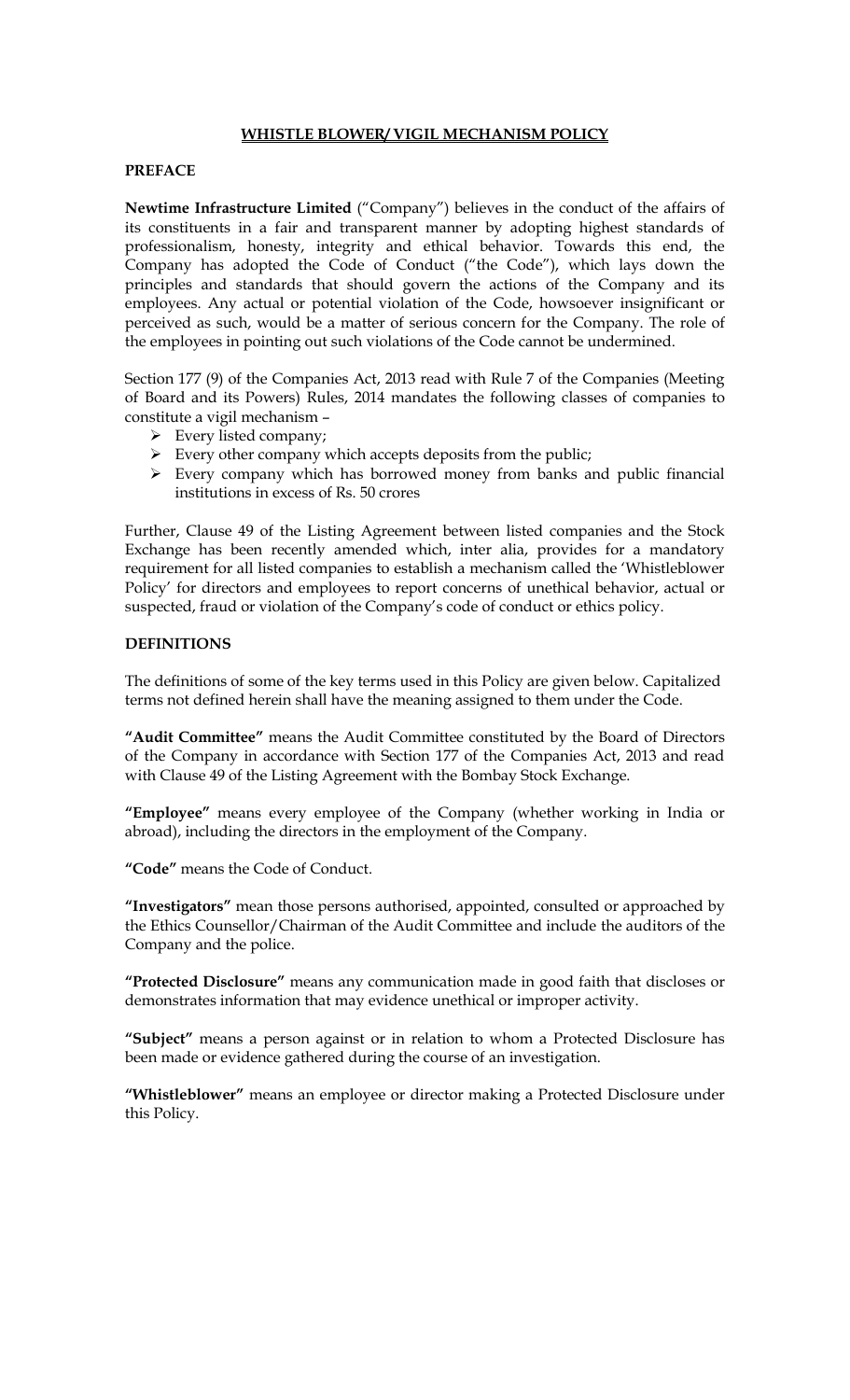## **REPORTING CONCERNS**

Every employee of a Company shall promptly report to the management when she / he become aware of any actual or possible violation of the Code or an event of misconduct, act of misdemeanor or act not in the company's interest.

Any employee can choose to make a protected disclosure under the whistleblower policy of the Company, providing for reporting to the Chairperson of the Audit committee or the board of directors or specified authority. Such a protected disclosure shall be forwarded, when there is reasonable evidence to conclude that a violation is possible or has taken place, with a covering letter, which may bear the identity of the whistleblower.

The company shall ensure protection to the whistleblower and any attempts to intimidate him/her would be treated as a violation of the Code"

### **PROCEDURE**

- a. All Protected Disclosures concerning financial/accounting or any other matters should be addressed to the Chairman of the Audit Committee of the Company for investigation.
- b. Details of the Chairman of the Audit Committee is as under: **Mr.Vipul Gupta, Independent Director**
- c. If a protected disclosure is received by any executive of the Company other than Chairman of Audit Committee or the Ethics Counsellor, the same should be forwarded to the Company's Ethics Counsellor or the Chairman of the Audit Committee for further appropriate action. Appropriate care must be taken to keep the identity of the Whistleblower confidential.
- d. Protected Disclosures should preferably be reported in writing so as to ensure a clear understanding of the issues raised and should either be typed or written in a legible handwriting in English, Hindi or in the regional language of the place of employment of the Whistleblower.
- e. The Protected Disclosure should be forwarded under a covering letter which may bear the identity of the Whistleblower. The Chairman of the Audit Committee shall detach the covering letter and forward only the Protected Disclosure to the Investigators for investigation.
- f. Protected Disclosures should be factual and not speculative or in the nature of a conclusion, and should contain as much specific information as possible to allow for proper assessment of the nature and extent of the concern and the urgency of a preliminary investigative procedure.
- g. The Whistleblower may disclose his/her identity in the covering letter forwarding such Protected Disclosure. Anonymous disclosures will also be entertained. However it may not be possible to interview the Whistleblowers and grant him/her protection under the Policy.

# **INVESTIGATION**

a. All Protected Disclosures reported under this Policy will be thoroughly investigated by the Chairman of the Audit Committee of the Company who will investigate / oversee the investigations under the authorization of the Audit Committee. If any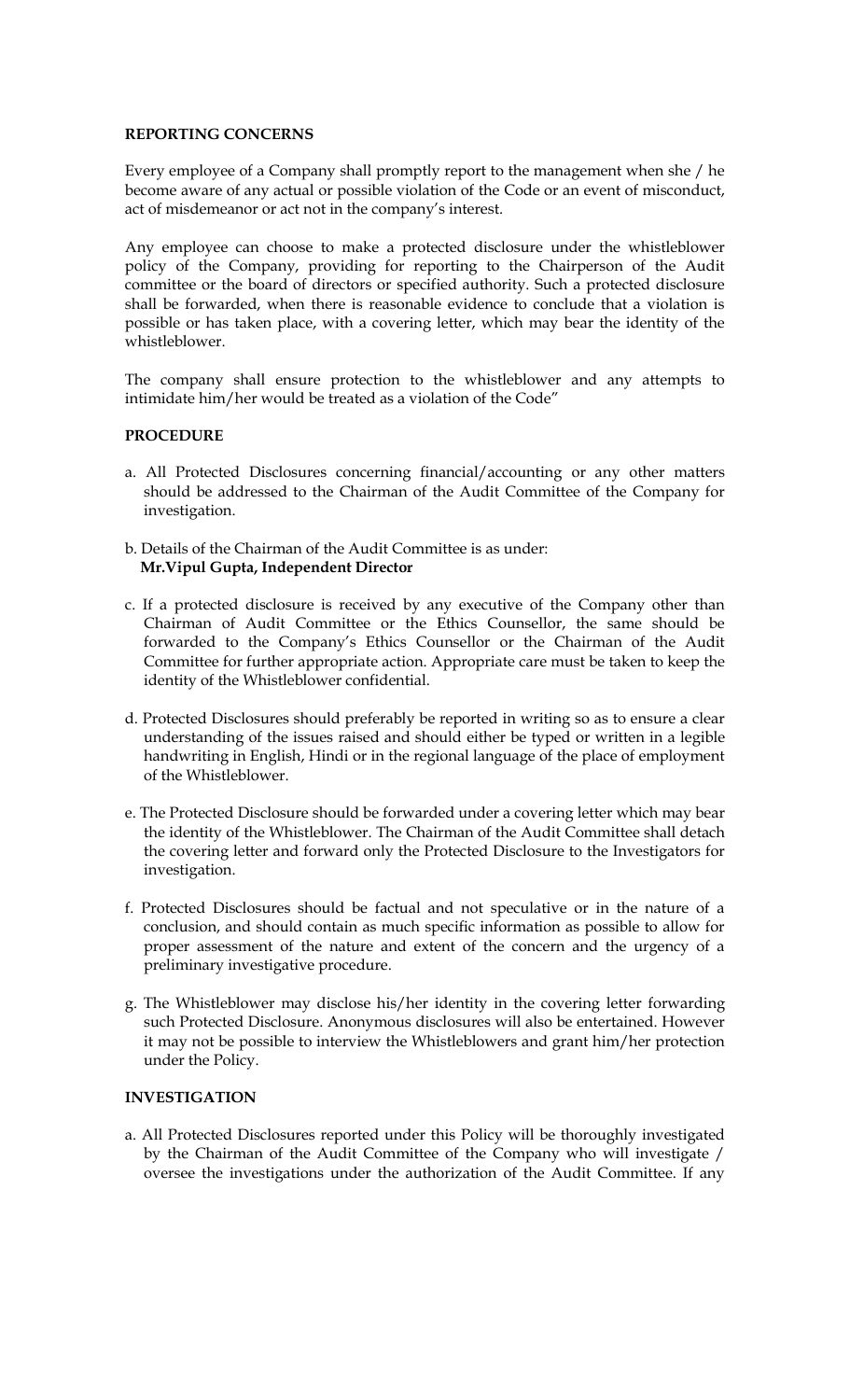member of the Audit Committee has a conflict of interest in any given case, then he should recuse himself and the other members of the Audit Committee should deal with the matter on hand.

- b. The Chairman of the Audit Committee may at its discretion, consider involving any Investigators for the purpose of investigation.
- c. The decision to conduct an investigation taken by the Chairman of the Audit Committee is by itself not an accusation and is to be treated as a neutral fact-finding process. The outcome of the investigation may not support the conclusion of the Whistleblower that an improper or unethical act was committed.
- d. The identity of a Subject will be kept confidential to the extent possible given the legitimate needs of law and the investigation.
- e. Subjects will normally be informed of the allegations at the outset of a formal investigation and have opportunities for providing their inputs during the investigation.
- f. Subjects shall have a duty to co-operate with the Chairman of the Audit Committee or any of the Investigators during investigation to the extent that such co-operation will not compromise self-incrimination protections available under the applicable laws.
- g. Subjects have a right to consult with a person or persons of their choice, other than the Investigators and/or members of the Audit Committee and/or the Whistleblower. Subjects shall be free at any time to engage counsel at their own cost to represent them in the investigation proceedings.
- h. Subjects have a responsibility not to interfere with the investigation. Evidence shall not be withheld, destroyed or tampered with, and witnesses shall not be influenced, coached, threatened or intimidated by the Subjects.
- i. Unless there are compelling reasons not to do so, Subjects will be given the opportunity to respond to material findings contained in an investigation report. No allegation of wrongdoing against a Subject shall be considered as maintainable unless there is good evidence in support of the allegation.
- j. Subjects have a right to be informed of the outcome of the investigation. If allegations are not sustained, the Subject should be consulted as to whether public disclosure of the investigation results would be in the best interest of the Subject and the Company.
- k. The investigation shall be completed normally within 45 days of the receipt of the Protected Disclosure.

# **PROTECTION**

a. No unfair treatment will be meted out to a Whistleblower by virtue of his/her having reported a Protected Disclosure under this Policy. The Company, as a policy, condemns any kind of discrimination, harassment, victimization or any other unfair employment practice being adopted against Whistleblowers. Complete protection will, therefore, be given to Whistleblowers against any unfair practice like retaliation, threat or intimidation of termination/suspension of service, disciplinary action, transfer, demotion, refusal of promotion, or the like including any direct or indirect use of authority to obstruct the Whistleblower's right to continue to perform his/her duties/functions including making further Protected Disclosure. The Company will take steps to minimize difficulties, which the Whistleblower may experience as a